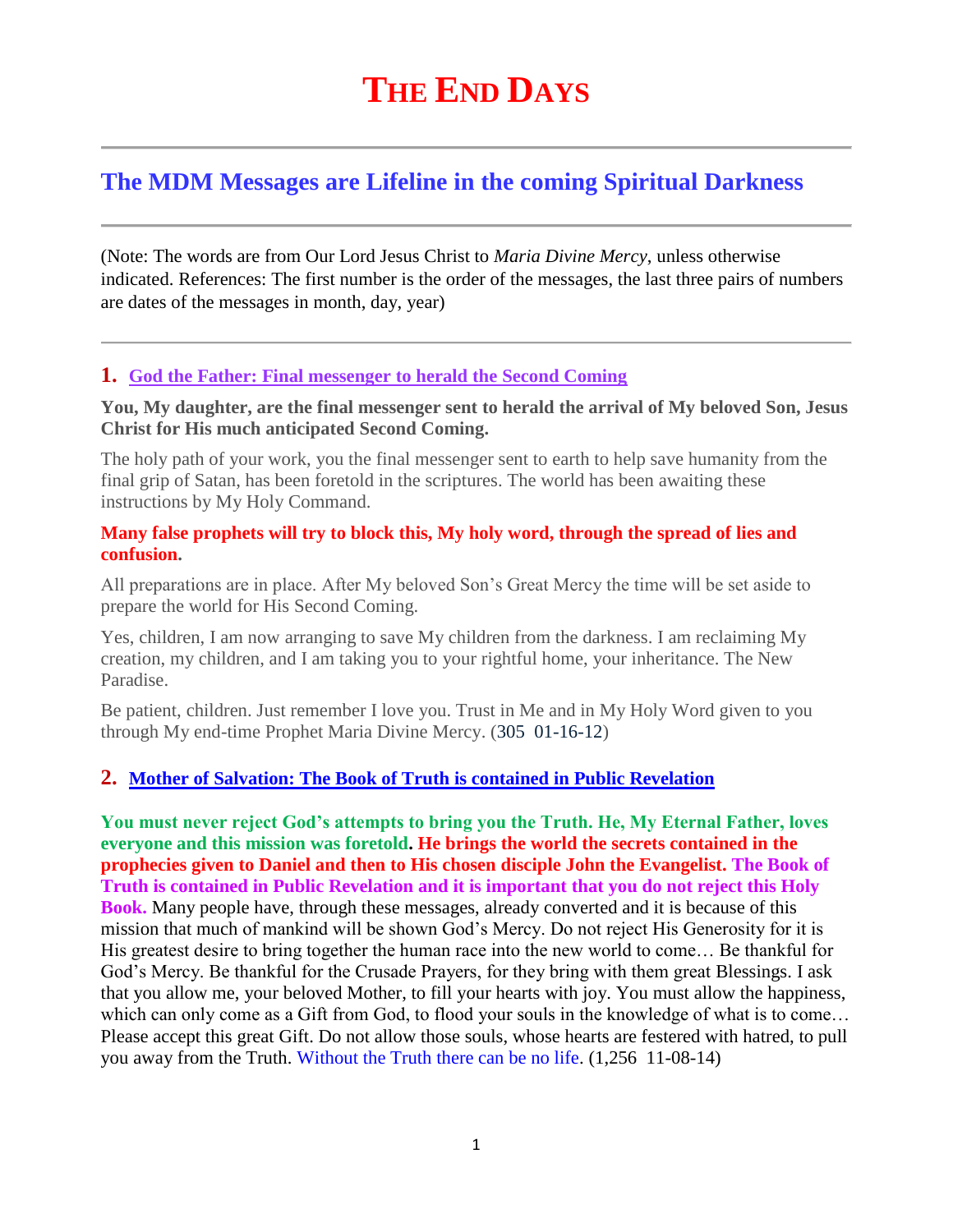## **3. [The test of an authentic prophet lies in the prayers given to them for humanity](http://www.thewarningsecondcoming.com/the-test-of-an-authentic-prophet-lies-in-the-prayers-given-to-them-for-humanity/)**

Then there are those who say they come in My Name but who wear the badge of the Beast. Wolves in sheep's clothing, they set out to snare the pure souls and stain them with the sin of deception.

These are the dangerous false prophets whose goal is to twist the truth of My Teachings in such a way that they do not appear noticeable.

Conversion spreads quickly by the Power of the Holy Spirit when messages come from Heaven and they cover all religions, all faiths to unite them as one. **(**454 06-12-12**)**

### **4. [Pray that you can recognize the true Prophets from those who do not speak in My Holy](http://www.thewarningsecondcoming.com/pray-that-you-can-recognise-the-true-prophets-from-those-who-do-not-speak-in-my-holy-name/)  [Name](http://www.thewarningsecondcoming.com/pray-that-you-can-recognise-the-true-prophets-from-those-who-do-not-speak-in-my-holy-name/)**

Priests and clergy will attack My Prophets today because Satan blinds them to My Holy Word.

Let any man who tries to stop the true Prophets of God know that they will commit a grave sin in the Eyes of God. Sacred servants and those who proclaim the truth of My Teachings will be punished should they try to sabotage this Holy Mission.

To those who do not believe in My Holy Word given to the world at this time you must keep silent. For if you don't and denounce Me, you will be held responsible and you will weep and beg Me to forgive you. By then the damage you caused will have been felt where souls will be lost.

Never reject My Holy Word given to you through the Prophets. Embrace it and accept it for much work is needed to prepare all of mankind for My New Kingdom.

Pray that you can recognize the true Prophets from those who do not speak in My Holy Name. Woe to those who tear apart My Prophets for they will have to answer for their offenses against My Holy Father, God the Most High. **(**430 05-20-12**)**

## **5. [You must not be frightened, for what I Promise is yours and it is your Inheritance](http://www.thewarningsecondcoming.com/you-must-not-be-frightened-for-what-i-promise-is-yours-and-it-is-your-inheritance/)**

You must look to the future with anticipation. You must try to listen to these Messages, for they will be the lifeline you will need, as the days ahead will become darker. **(**812 06-10-13**)**

#### **6. [By declaring the Voice of the Holy Spirit to be evil you are guilty of a blasphemy of such](http://www.thewarningsecondcoming.com/by-declaring-the-voice-of-the-holy-spirit-to-be-evil-you-are-guilty-of-a-blasphemy-of-such-magnitude-proportions/)  [magnitude proportions](http://www.thewarningsecondcoming.com/by-declaring-the-voice-of-the-holy-spirit-to-be-evil-you-are-guilty-of-a-blasphemy-of-such-magnitude-proportions/)**

These messages are being presented by the Holy Trinity and are the only ones of their kind ever delivered to humanity by a prophet.

Will you, devoted followers of Me, and those who claim to be experts in My Christian or other Churches who believe in My Eternal Father, accept the Word of God today? No. You will do exactly onto the prophets, the true prophets as has been done to them since the beginning. You will vilify them in My Father's Name.

But remember this. When the Truth is finally revealed to you, there will be no turning back if you are found guilty of the one eternal sin. That is if you blaspheme against the Holy Spirit. Should you blaspheme against Me, Jesus Christ, you will be forgiven. If you deny the gift of prophecy you, too, will be forgiven. But if you block the final plan of salvation by ridiculing openly and gathering believers of My Church **to consistently proclaim the Voice of the Holy Spirit to be false and evil, you will suffer eternal damnation.** (510 08-08-12)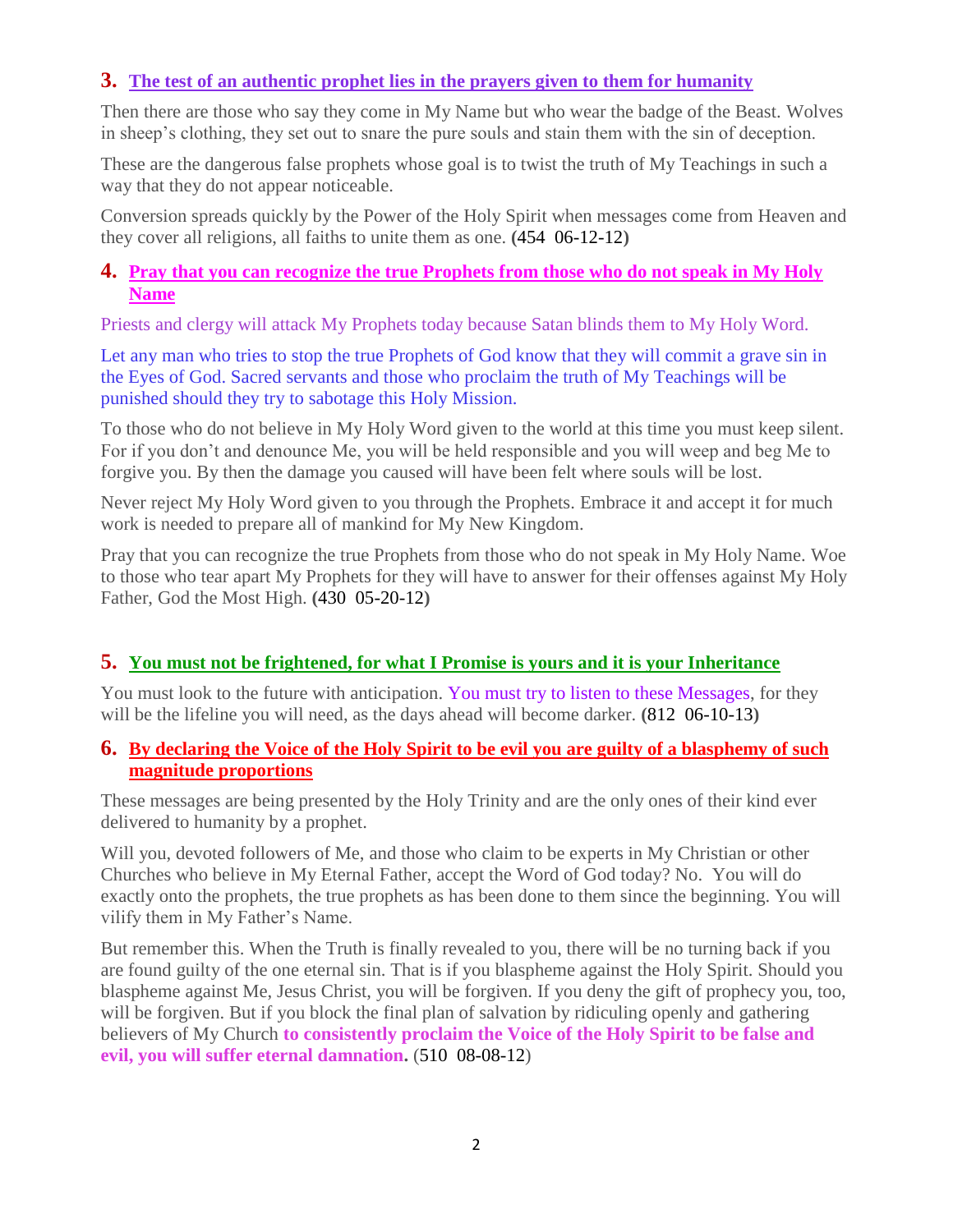#### **7. [This is My last mission on earth where Holy Messages from the Blessed Trinity are being](http://www.thewarningsecondcoming.com/this-is-my-last-mission-on-earth-where-holy-messages-from-the-blessed-trinity-are-being-given-to-the-world/)  [given to the world](http://www.thewarningsecondcoming.com/this-is-my-last-mission-on-earth-where-holy-messages-from-the-blessed-trinity-are-being-given-to-the-world/)**

My daughter, while My Divine Mercy will save much of humanity, I need you and My followers, My sacred servants and ordinary people to spread the net and find all those poor, unhappy and confused people in need of God's Love.

Spread the net of My Love, like the fisherman, wide and far and in places where God is completely rejected, despised and hated especially. Then go and find God's precious young children who do not know anything about Christianity, yet they live in so called Christian countries.

**Go as far as Russia, China and countries where God is not revered and go and capture souls**. Feed them with My messages. It does not matter how you communicate but do it in a way where it does not seem as if you are preaching. Entice them through what may interest them. Use every kind of modern communications to do this. I need them quickly. I am relying on the spreading of My Word by all of My followers.

#### **Crusade Prayer (72) The Disciple's Prayer**

*Dear Jesus, I am ready to spread your Holy Word. Give me the courage, the strength and the knowledge to impart the Truth so that as many souls can be brought to You. Take me into your Sacred Heart and cover me with your Precious Blood so that I am filled with the graces to spread conversion for the salvation of all of God's children in every part of the world no matter what their creed is. I trust in you always. Your beloved disciple. Amen* (509 08-07-12)

#### **8. Defend these messages**

Respect this most Holy Scripture. Defend it. Accept it will be attacked and torn asunder especially by those who profess to be experts who will seek out sections which they say contradict My teachings. The only contradiction will be their own flawed interpretation of My teachings. This is where they have twisted and misinterpreted My Holy Word because it suits them to do this. (54 03- 18-11)

#### **9. [Virgin Mary: My child soon many of the world prophets, visionaries and seers will no](http://www.thewarningsecondcoming.com/virgin-mary-my-child-soon-many-of-the-world-prophets-visionaries-and-seers-will-no-longer-receive-messages/)  [longer receive messages](http://www.thewarningsecondcoming.com/virgin-mary-my-child-soon-many-of-the-world-prophets-visionaries-and-seers-will-no-longer-receive-messages/)**

Much of my work, through visionaries, will stop soon to leave room for the Voice of the Holy Spirit given to you, the end time Prophet. (514 08-13-12 )

#### **10.[This is My Book. My Word. My Promise](http://www.thewarningsecondcoming.com/this-is-my-book-my-word-my-promise/)**

It is no coincidence that the Book of Truth is being made available on this date for My Mother is the Mother of Salvation. The Book is to help salvage the souls of the whole of humanity.

My Mother plays an important role in the salvation of souls. She is the Co-Redemptrix, Mediatrix of Grace and Advocate. **This means that My Blessed Mother has been chosen by God to help Me, her Son, in the final plan of salvation.** The Book of Truth is not merely a book. It is My Holy Word, the first part of many revelations, to convert the world… This is My Book. My Word. My Promise. **(**515 08-15-12**)**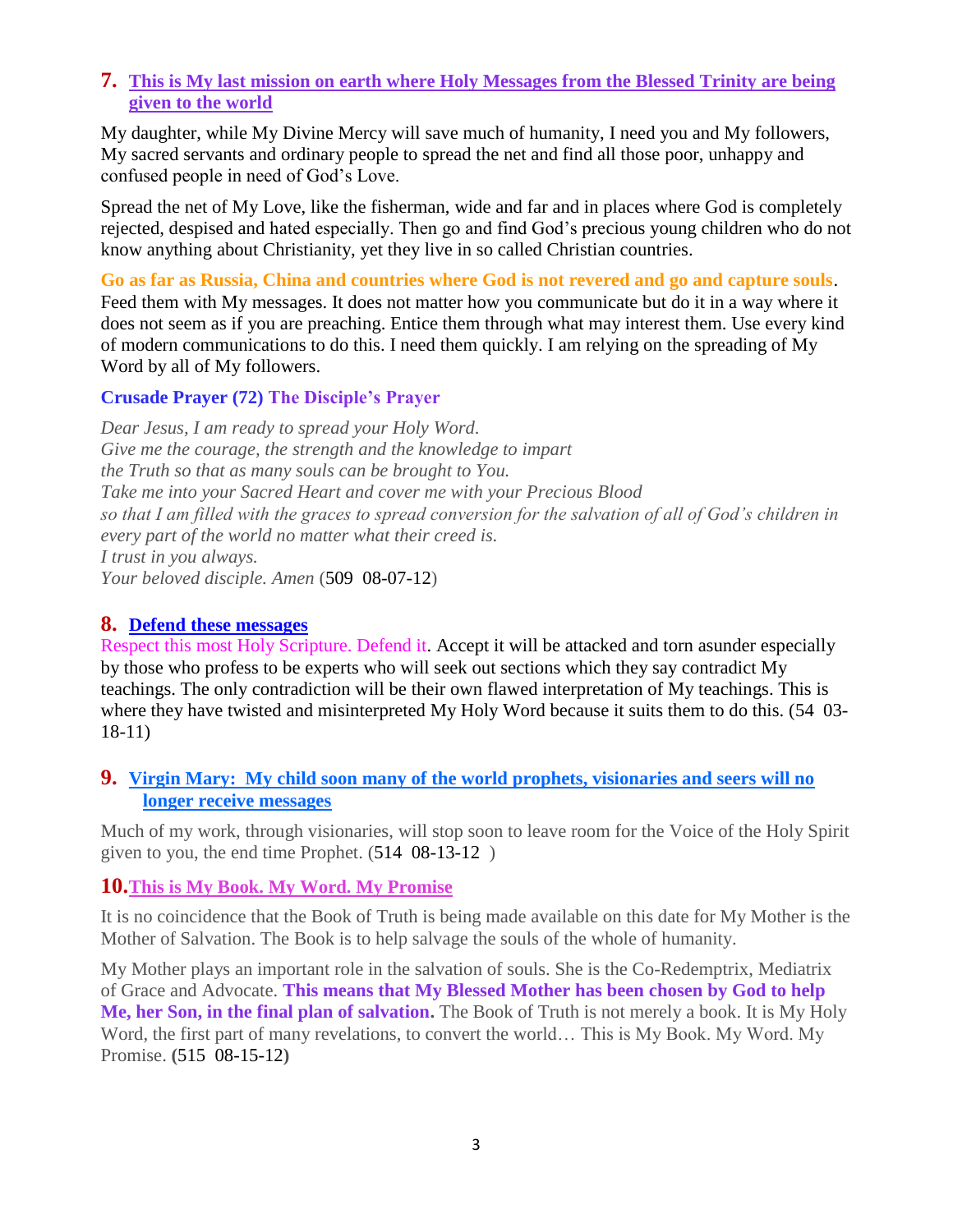## **11. [The Book of Life foretold contains the names of all those who will be saved](http://www.thewarningsecondcoming.com/the-book-of-life-foretold-contains-the-names-of-all-those-who-will-be-saved/)**

**Even more souls can also be saved because of your suffering and that of all chosen souls alive in the world today.**

The prayers of My followers, including the recital of My Crusade Prayers to save souls, will be a powerful means of salvaging even the most hardened of souls. Souls who will refuse My Mercy can now be saved because of the generous intercession of those amongst you who offer sacrifice, including prayer, fasting and the acceptance of suffering, in My Holy Name**.** This is My promise, such is My Great Mercy. (519 08-20-12)

## **12. [This Mission is the last Gift of Prophecy sanctioned by My Father to save souls](http://www.thewarningsecondcoming.com/this-mission-is-the-last-gift-of-prophecy-sanctioned-by-my-father-to-save-souls/)**

These Messages are for Christians, Jews, Muslims, atheists, agnostic and all those who seek solace in man-made religions… Many simply need a crutch of some sort to lean on in order to feel hope. This is why many poor souls try to find religions, which provide that missing link. Sadly this simply leads them into further despair. For these religions are based on a lie. Lies hurt you, children. They give you a false sense of security. These religions have no substance because they do not follow the Truth, the path of the Lord.

### **13. To all those believers who refuse to accept Jesus Christ speaking through MDM messages**

To all those believers who refuse to accept that it is I, Jesus Christ, their Savior speaking to them through these messages, hear Me now.

**Do not be like those poor souls who lived in the time of Noah when he was sneered at.** Open your minds and give generously of your time in prayer. That is all I ask of you at this time. You, My children, will cry tears of remorse when you realize your mistake. And yes, I will forgive you even though you have hurt Me deeply. You must accept that the way is now being planned for My Second Coming.

You may not listen to Me now as I plead with you to pray for souls who will be lost to me. But you will when this is proven to you after this great event. For then I will expect you to follow Me and form the remnants of My Church. It will be then that we will all unite to pick up the pieces left as we walk towards My New Paradise. (302 01-12-12)

## **14. [God the Father: Final messenger to herald the Second Coming](http://www.thewarningsecondcoming.com/god-the-father-the-last-end-time-prophet/)**

#### **You, My daughter, are the final messenger sent to herald the arrival of My beloved Son, Jesus Christ for His much anticipated Second Coming.**

The holy path of your work, you the final messenger sent to earth to help save humanity from the final grip of Satan, has been foretold in the scriptures. The world has been awaiting these instructions by My Holy Command.

#### **Many false prophets will try to block this, My holy word, through the spread of lies and confusion.**

All preparations are in place. After My beloved Son's Great Mercy the time will be set aside to prepare the world for His Second Coming.

Yes, children, I am now arranging to save My children from the darkness. I am reclaiming My creation, my children, and I am taking you to your rightful home, your inheritance. The New Paradise.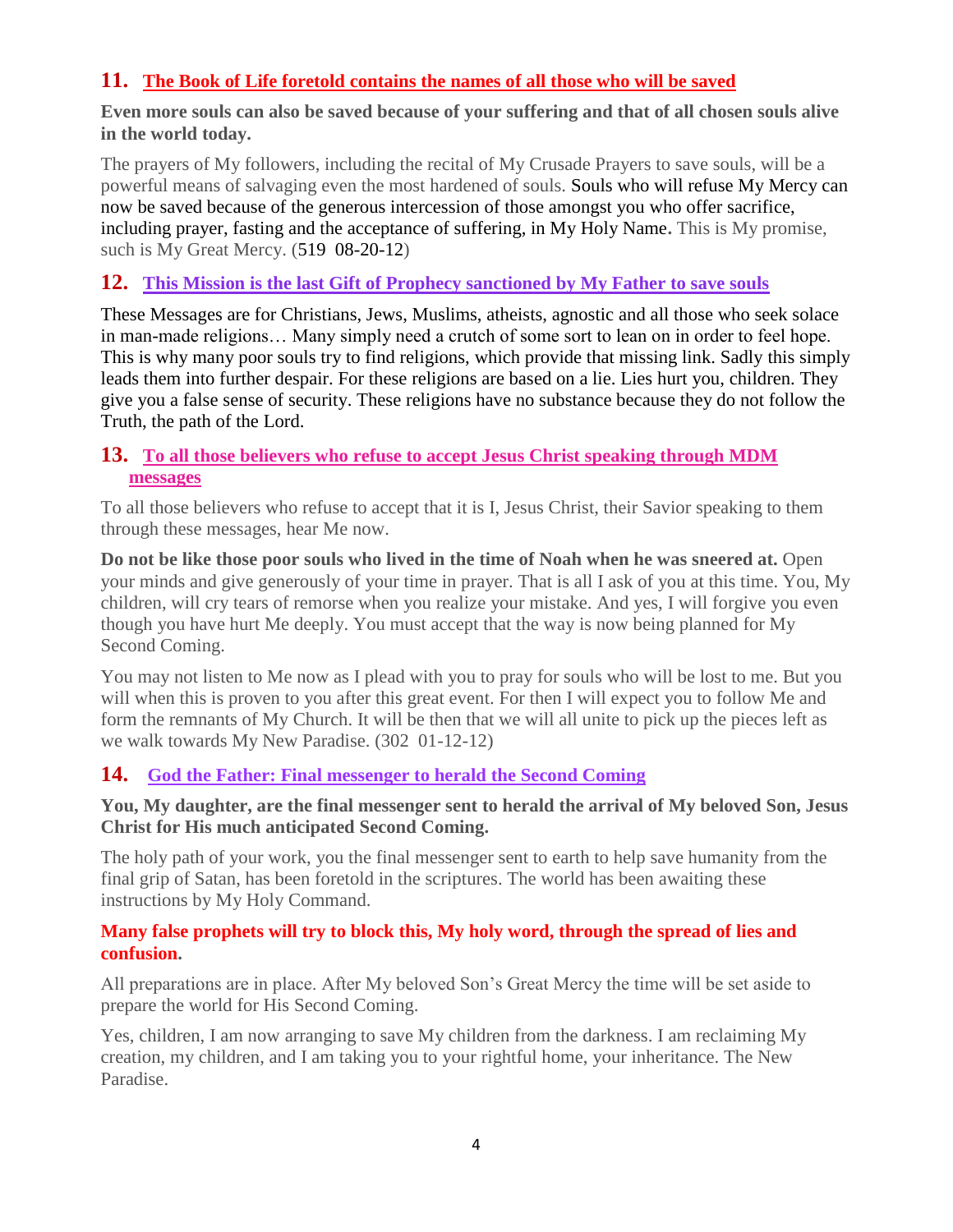Be patient, children. Just remember I love you. Trust in Me and in My Holy Word given to you through My end-time Prophet Maria Divine Mercy. (305 01-16-12)

## **15. [Never reject the Prophets of the Lord](http://www.thewarningsecondcoming.com/never-reject-the-prophets-of-the-lord/)**

Those who will fiercely oppose My messages given to you, the  $7<sup>th</sup>$  messenger for the end times, will be divided into two camps.

Those who follow Satan through new age fortune telling and witchcraft.

The others will be those who are spiritually blind but who believe they are divinely inspired with the Gift of the Holy Spirit.

#### **Both will reject the word of God given to you through the Holy Trinity and My beloved Mother.**

These priests, clergy and other self-appointed apostles who claim to know Me will try to encourage souls to reject My word.

Pray that these souls, blind to the truth through the influence of the Deceiver will open their hearts and accept the Word of God as it is presented to them today. They have no right to publicly dismiss these messages without discerning them with a clean soul which must be humble in all things**. (**350 02-24-12**)**

## **16. [Tell humanity that all is now in My Most Holy Hands](http://www.thewarningsecondcoming.com/tell-humanity-that-all-is-now-in-my-most-holy-hands/)**

I refer to the plans underway by the global group who want to control your currency, your healthcare systems and your sovereignty. They will not be allowed to control you, and My Father's hand will fall swiftly should they try to hurt you, children. All believers who have My Eternal Father's Seal of Protection, the Seal of the Living God, will come to no harm. **(**372 03-21-12**)**

#### **17. [I have now sent My Prophets into the world](http://www.thewarningsecondcoming.com/i-have-now-sent-my-prophets-into-the-world/)**

Your job is to use every kind of modern communications tool available to convince a young modern society of the truth of My existence. I promise that all those young children who are given the truth, through such means, will feel My presence as soon as they read My messages. Spread and convert now, My daughter, in every corner of the world. This is the role for which you have been chosen. By spreading My word virally, more people can be reached. Use the internet and the media. My followers involved will, in time, spread the truth everywhere.

The Warning will convert millions but it is only the beginning. The period after that will and must be spent nurturing souls to ensure that they are adequately prepared so they are fit to enter My Father's New Paradise on Earth… Show them love and understanding. Never tell them they are doomed or accuse them of sin because this is a grave offence in My eyes. Instead be firm but kind. Just tell them the truth. It will be up to them afterwards. (204 09-25-11)

## **18. [Era for the multitude of false prophets sent by Satan](http://www.thewarningsecondcoming.com/era-for-the-multitude-of-false-prophets-sent-by-satan/)**

My dearly beloved daughter, as My genuine visionaries go forth into the world so also will the false visionaries. You will know them by carefully scrutinizing their messages for the world. For somewhere within you will find that My teachings and the truth contained in the most Holy Bible have been tampered with. So subtle are these untruths that only those with true knowledge of the Holy Scriptures will be able to spot them.

Watch out for any hatred which such visionaries create amongst their followers when they fight, divide and split up families. The cults that emerge from such visionaries' work will now surge forth into the world to cause confusion and anxiety amongst believers.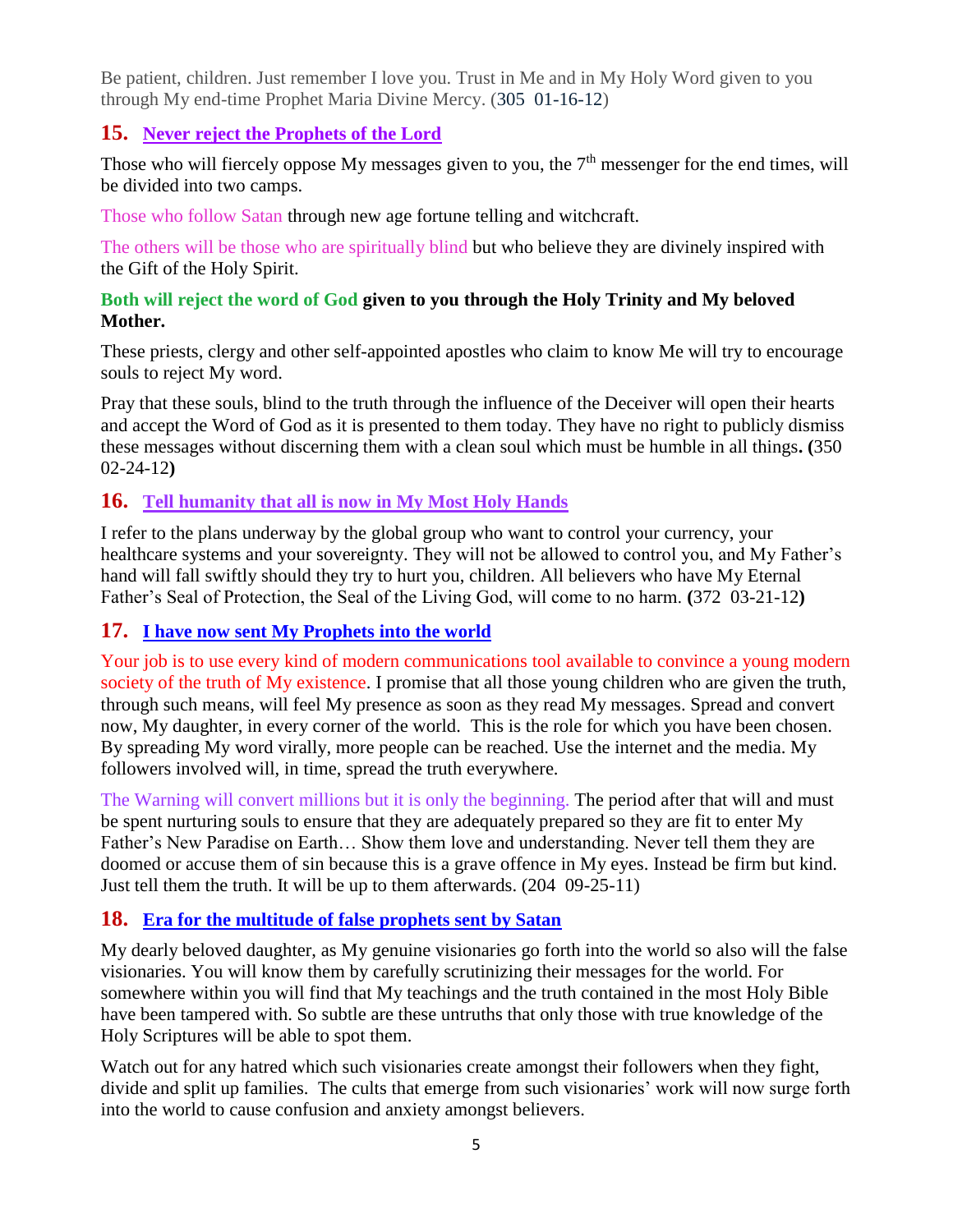False visionaries will impart messages that are not easy to read or understand. On the face of it they will exude a sense of authority and create a feeling of love. They will not, however, bring you peace of soul. Such visionaries, many of whom are not of God, seduce first, then control until finally they suck you into a bed of lies and deceit. (216 10-08-11)

#### **19. Heed now my final calling on mankind**

The Warning is almost upon you. Once it is over you will have time to decide which path you wish to choose. The path of divine light or the path of The Deceiver. The choice will be yours.

After some time, if man does not turn his back on his wicked ways I will destroy those countries who pay homage to The Deceiver. They will hide when My hand falls in punishment but they will have nowhere to go.

My patience is running out as I now plan to unite all those who believe in Me, the Creator of all things and take them with Me into the new Era of Peace. Those who choose to walk the other way will be cast into the fires of Hell. (218 10-09-11)

#### **20. [My Messengers are now with you to prepare your souls](http://www.thewarningsecondcoming.com/my-messengers-are-now-with-you-to-prepare-your-souls/)**

So many of My children are unaware of the contents contained in **My Father's Book, the Most Holy Bible**. Little regard is paid to the **Book of John** where details of the end times are given to all the world. This time has now come. Prepare, all of you.

The **truth contained in the Book of Revelation is just that – the truth**. Can you recognize the signs? Turmoil in the world will continue to escalate at a ferocious pace. **Your monetary system is being threatened by a global group** who want not only your money but who want to steal your souls.

The wickedness of man is evident but much of it is hidden. **My messengers are now with you,** children, to help prepare your souls. Whether or not you recognize them for who they are, the Holy Spirit which reigns in their souls will spread conversion.

Those who denounce My attempts to communicate with you will understand the truth very shortly. It will be then that My children will unite against this wicked force led by Satan. **They will not win**. **Every obstacle is being placed before them by the hand of My Eternal Father.** His mercy is so great that **He will use His power to defend His children** and He will destroy those who insist on following the path of the Deceiver.

**Prayer is most urgent, children,** wherever you are, **whatever your religion**, whatever your views. Join together and pray to the Holy Spirit for enlightenment at this time.

My love is so strong for you, children, that no matter how you ignore Me or turn your backs, I will continue to call you. I will do this through the power of the Holy Spirit. You must pray for this gift by saying:

"*O Jesus, cover me with your precious blood and fill me with the Holy Spirit so that I can discern whether these words come from you. Humble me in spirit. Receive my pleas with mercy and open my heart to the truth."*

I will respond to the most hardened of souls when they recite this prayer. (239 11-03-11)

## **21. [Prophets to prepare for My Second Coming](http://www.thewarningsecondcoming.com/prophets-to-prepare-for-my-second-coming/)**

Prophets were sent into the world to herald my birth. Prophets were sent also by My Father to prepare souls for salvation right from the beginning. Prophets are now being sent into the world to prepare mankind for My Second Coming.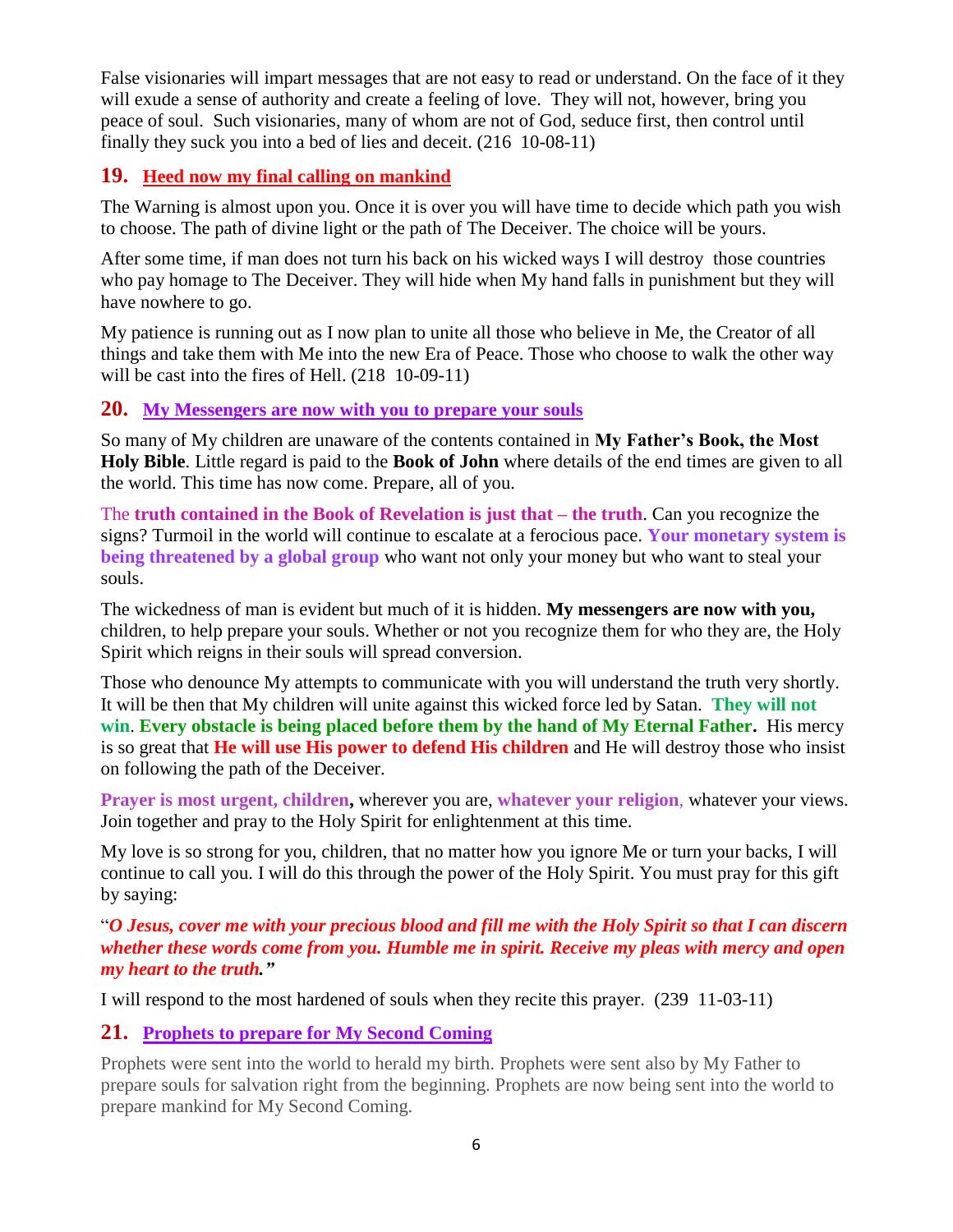Wake up, all of you who profess to know Me. If you know Me then recognize My voice when I call out to your hearts. So many not only reject these messages but reject Me too. (261 12-03-11)

## **22. [Virgin Mary: "End times prophet guided by the Heavens"](http://www.thewarningsecondcoming.com/virgin-mary-end-times-prophet-guided-by-the-heavens-2/)**

You (MDM) are the true **end times prophet** guided by the Heavens to help convert the world. Help will be sent quickly. Prepare. Rejoice for this is a great gift... I love you, my child. You are fully protected from harm… **Fight the battle against Satan with your army of warriors and help save all of mankind.** (272 12-16-11)

## **23. The Virgin Mary: Reject the authentic seer and you reject the Word of my precious Son**

**Always pray for discernment.** However, you must never publicly scorn those divine messages given to humanity in order to save souls from the fires of Hell.

Block the work of these visionaries and you block the salvation of souls. (290 01-02-12)

## **24. [God the Father: Two \(additional\) billion souls will convert as a result of these messages](http://www.thewarningsecondcoming.com/god-the-father-my-army-will-bring-about-the-peace-you-desire/)**

**No man will stop this work. They may try but it will be useless.** My divine protection covers all souls who proclaim the truth of eternal salvation.

**Treat these messages as sacred.** They are and will always be in accordance with My word given to man since the beginning of time. They will ignite the flame of your soul in way in which you will find difficult to ignore.

Let Me offer you My protection and graces to make you strong enough to fight in My army against the evil in your world. **My army will bring about the peace you desire and the love you need to quench your thirst.**

You will, if pure and humble of heart, recognize My love. **Become little, as a child**, in my eyes. Only then will I lift you up like an angel in My Hierarchy when the time is right. (291 01-03-12)

## **25. Rejecting MDM messages means rejection Jesus Christ's most Holy Word**

My dearly beloved daughter, when people reject the messages you publish, they are rejecting My most Holy Word. When they challenge them and find fault with them, they criticize Me. When they look down on you, they ridicule Me. When they laugh at these messages, they crucify Me. (195 09- 17-11)

#### **26. Those who scorn these prophecy, listen**

For all of you who will pour scorn on these prophecies, listen now. Fall under the influence of this global power and you will be lost. You will need strong faith to survive. Prayers you request will be answered. I will protect you during this fearsome period on earth. Prepare now for group gatherings where you will be able to pray in peace and secrecy. (67 04-17-11)

## **27. Three reasons for Messages being sent**

The first is to remind mankind of the truth contained in the Book of Revelation. The second is to make man alert to the times he is living in so that he can rekindle his faith. The third is to help spread conversion so that My followers can form the biggest army of all in order to save souls. I am communicating through this prophet and others so that My word is heard in every corner of the world. (84 05-13-11)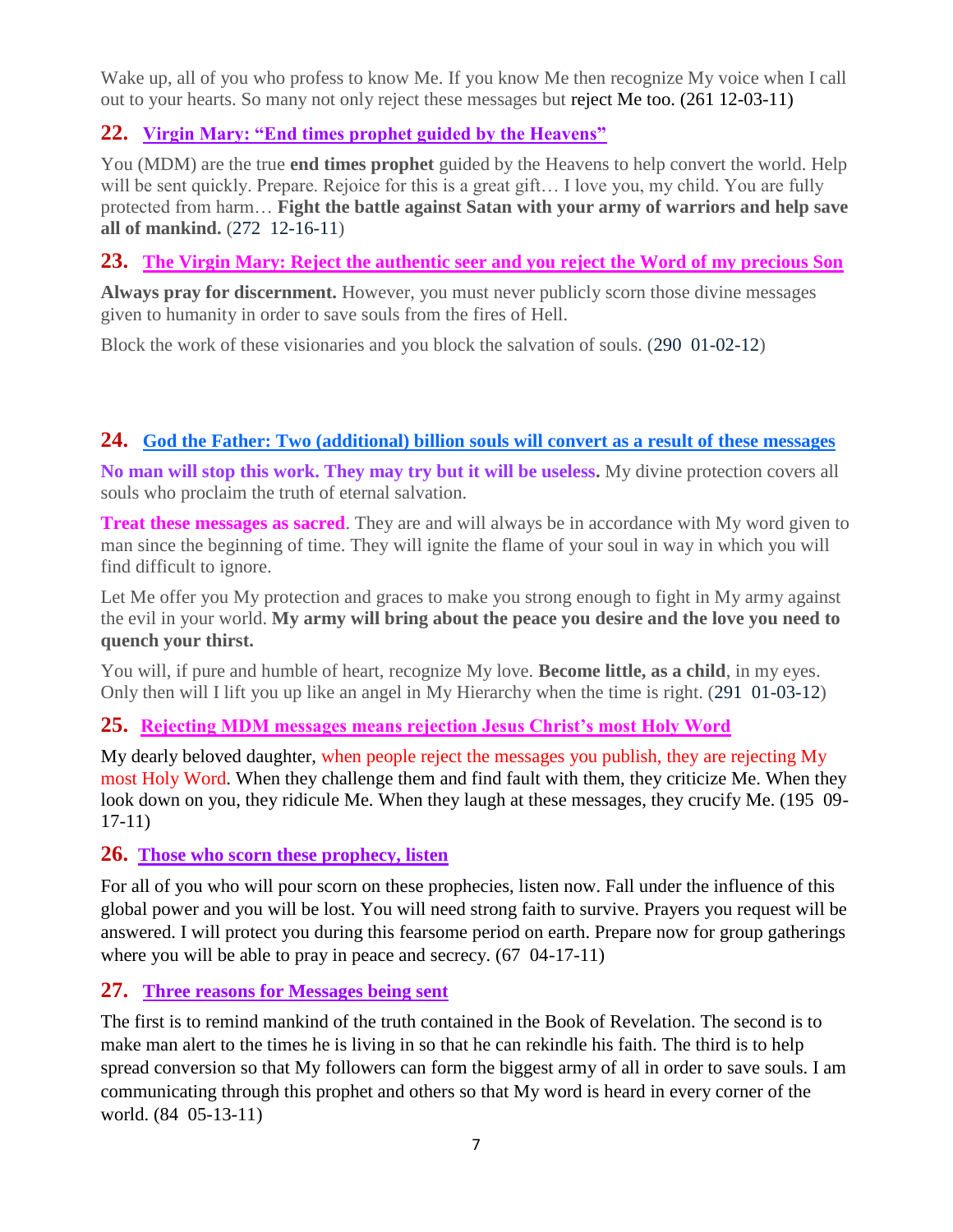### **28. [My Mission is not to give you a new Bible, for that could never be, as My Father's Book](http://www.thewarningsecondcoming.com/my-mission-is-not-to-give-you-a-new-bible-for-that-could-never-be-as-my-fathers-book-contains-the-whole-truth/)  [contains the whole Truth](http://www.thewarningsecondcoming.com/my-mission-is-not-to-give-you-a-new-bible-for-that-could-never-be-as-my-fathers-book-contains-the-whole-truth/)**

My Task, in a world, which has plunged into paganism, is to remind you of the Truth on the one hand, and on the other, is My Desire to prepare your souls, for the time of My Second Coming. (736 03-24-13)

#### **29. [I ask that those of you who are frightened and confused by these Messages to hear Me](http://www.thewarningsecondcoming.com/i-ask-that-those-of-you-who-are-frightened-and-confused-by-these-messages-to-hear-me-now/)  [now](http://www.thewarningsecondcoming.com/i-ask-that-those-of-you-who-are-frightened-and-confused-by-these-messages-to-hear-me-now/)**

Don't you know how I love you even when you resent Me? Don't you know that I would never punish you for not accepting these Messages, given to you only so that I can prepare you and strengthen you for the trials which lie ahead? Don't you know Me, your beloved Jesus, when I call out to you now?

**I Am** your Savior and I would never cast you aside when there are doubts in your mind. How could I be Angry with you when you love Me and only care about the Truth? I now prepare you for the challenges that you will now have to face, as the prophecies foretold, of the persecution of My Church on Earth, unfold.

So that I can draw you into the Mercy of My Love and enlighten your hearts, I give you this Gift. I Promise that when you call on Me in this way, through this Prayer, that your doubts as to **Who I Am**, speaking with you now, will vanish. I offer you this Gift so that you, through the Prayers I give to the world at this time, can save the whole of humanity.

If you come to Me, free of pride and with an open and clear conscience, you will know instantly that you have been given this Gift. It is the Gift of Conversion for others.

**Crusade Prayer (105)** Gift of Conversion for Others **(see the** *Crusade Prayers Book***) (**763 04-19- 13**)**

## **30. [All false prophets will be cast out by Me and punished severely](http://www.thewarningsecondcoming.com/all-false-prophets-will-be-cast-out-by-me-and-punished-severely/)**

The false prophets will rise amongst you and attract praise and glory. Behind their façade of humility and sweet words, will be an emptiness borne from the spirit of evil... Instead of encouraging prayer and bringing you closer to God, he will command and demand your respect, first. He will do this by showing you the kind of attributes you would associate with devout people. These false prophets will attract souls to them through the sin of pride. Pride, in a false prophet, will attract pride in other souls. One praises the other by using the Name of God to proclaim their greatness… Many of the world's false prophets are working with spirits, which do not come from Me. They will promote the importance of inner healing, positive thinking and metaphysics, all of which amount to one thing. Man will be encouraged to exalt himself before God. (767 04-23-13)

#### **31. [Those who scream at My Word in anger and declare that It comes from Satan will reside](http://www.thewarningsecondcoming.com/those-who-scream-at-my-word-in-anger-and-declare-that-it-comes-from-satan-will-reside-with-the-beast-for-eternity/)  [with the Beast for eternity](http://www.thewarningsecondcoming.com/those-who-scream-at-my-word-in-anger-and-declare-that-it-comes-from-satan-will-reside-with-the-beast-for-eternity/)**

Soon the Truth will be difficult to discern from the lies by the new world organization, which will present the pagan new world religion.

And while My Word may seem like heresy today, as it was during My times on Earth, many of you will devour these Messages when you are starved of the Truth, when the Antichrist will control your nations**.**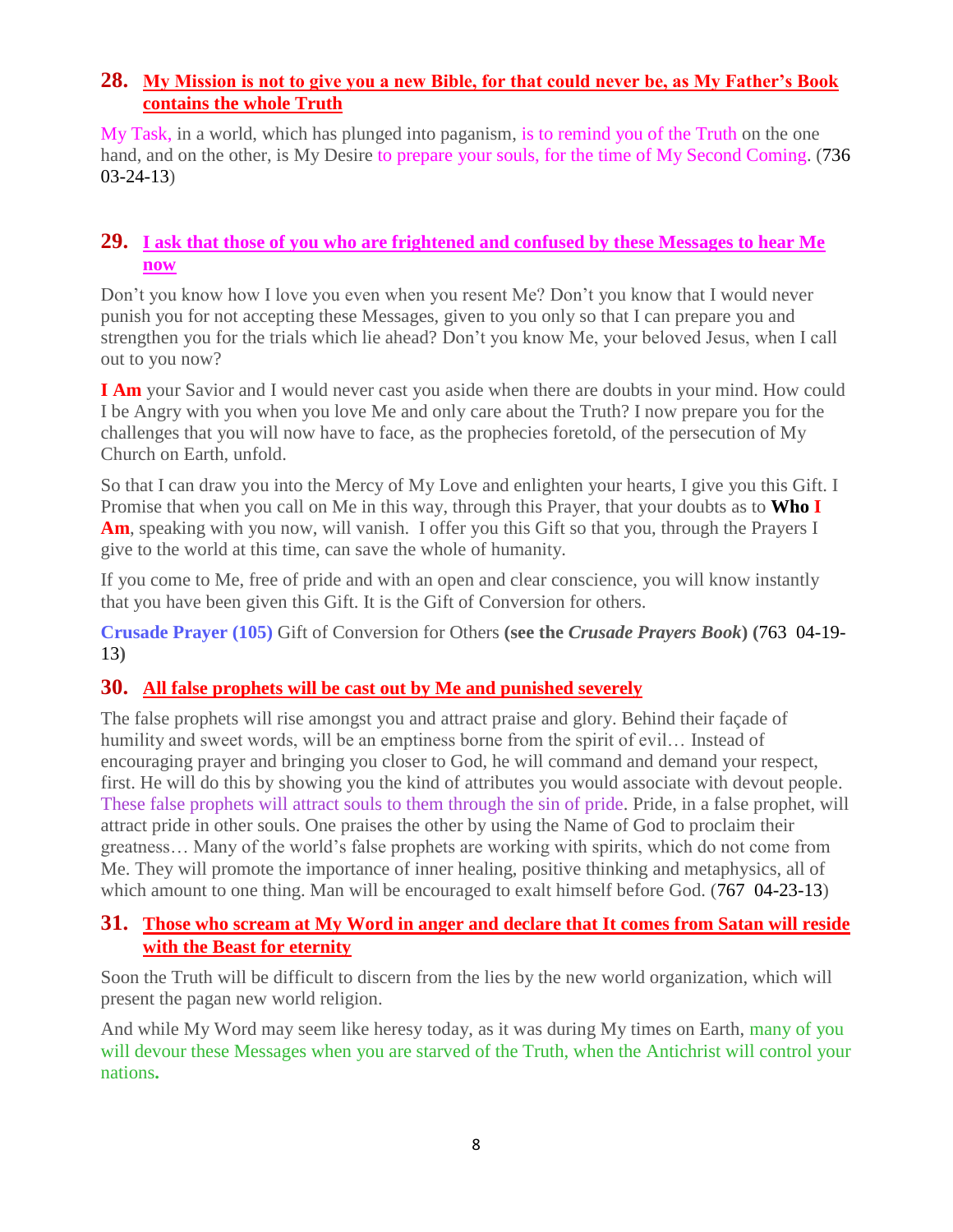Remember that I come to God's children this final time in order to fulfill My Father's Covenant. His Will, can now be done on Earth as it is in Heaven. (797 05-24-13)

#### **32. [These Messages will be the last given to you before the Great Day when I come to Judge](http://www.thewarningsecondcoming.com/these-messages-will-be-the-last-given-to-you-before-the-great-day-when-i-come-to-judge/)**

Prophets are sent into the world, only because of the Love of God, to prepare His children for events, which will have an impact on the salvation of their souls… And now you, My daughter, have been sent to prepare the way for My Second Coming so that I can bring salvation to the world and so that My New Paradise can be realized.

Those who live their lives according to the Word of God and who do not know of these Messages have nothing to fear. Those who accept these Messages and warnings, not to accept any other doctrine other than that given to the world by Me, Jesus Christ, have nothing to fear, for theirs will be the kingdom of My New Paradise.

Those who will refuse My Hand of Mercy, who wander away from Me and who destroy their souls by honoring Satan and all his empty promises, instead of their God and Creator, will be denied Eternal Life, unless they beg for My Mercy. (798 05-25-13)

### **33. [My Voice, as It rings out, will draw millions towards Me in the next stage, and then](http://www.thewarningsecondcoming.com/my-voice-as-it-rings-out-will-draw-millions-towards-me-in-the-next-stage-and-then-billions-in-the-final-stages/)  [billions in the final stages](http://www.thewarningsecondcoming.com/my-voice-as-it-rings-out-will-draw-millions-towards-me-in-the-next-stage-and-then-billions-in-the-final-stages/)**

Many more will hear the Truth now, but they won't accept it, until what I have told you happens. My Mission will expand quickly and then when everyone knows that it is I, Jesus Christ, Who makes this Call from Heaven, they will join Me. My Mission will be responded to, by even those who renounce these Messages. (801 05-28-13)

## **34. [Never do this, for it is the one sin which, by its hypocrisy, disgusts Me](http://www.thewarningsecondcoming.com/never-do-this-for-it-is-the-one-sin-which-by-its-hypocrisy-disgusts-me/)**

Not one of you, no matter how I love you, can judge another. Only I, Jesus Christ, have been given the Authority by My Father to Judge humanity – no one else. If you commit this sin, you will have to face My Judgment.

The time is almost upon humanity for the Truth to be witnessed. Not many, including those who profess allegiance to Me, will respond to My Call, until My Father casts down many punishments. So blind are you to the Truth of Eternal Life, so immune are you to hearing the Word of God, that the only way you will listen is when chastisements are brought down upon you. **My Father will shake the entire world.** Those of you, who doubt that He Exists, will know that these events cannot be attributed to nature alone.

**For every soul you deny Me, you will suffer an eternity.** When you stand defiant in the Face of God you will not be permitted to do so. Remember, no matter how I love you, I will intervene, should you attempt to sabotage the Work of God in this the Final Mission to save humanity.

The time for the Book of Truth to be given to the world has now taken place. **(**813 06-12-13**)**

## **35. [The final Prophet has now been sent, so please do not reject this Gift](http://www.thewarningsecondcoming.com/the-final-prophet-has-now-been-sent-so-please-do-not-reject-this-gift/)**

Do not reject this Gift of prophecy, the final intercession from Heaven, to save you from harm.

Listen now, all of you. I call upon humanity from Heaven. My prophet will simply do as I tell her. She obeys Me, the Son of God, the Son of man, as foretold. She has no voice. Her words are My Words. Her obedience is crucial according to the Command of God. Her obedience means that she is not permitted to open her mouth to defend the Word of God.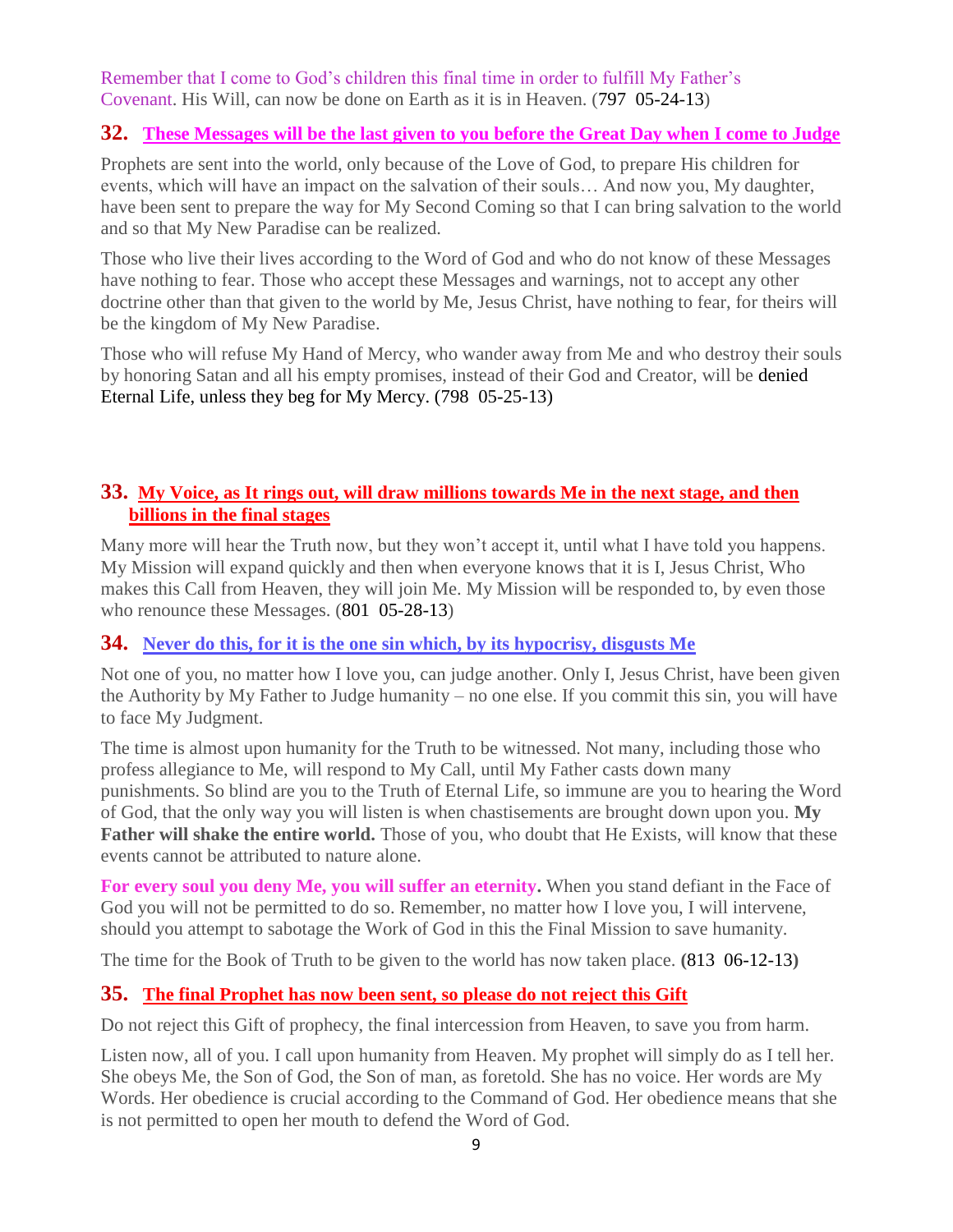All events, foretold, will happen quickly. Ignore this warning from Heaven and you will suffer more than is necessary. Vilify these Words from Heaven and you will be shown in all your shame before the whole world for persecuting Me. (842 07-19-13)

#### **36. [I must warn the world of the large number of false prophets, who at this time try to](http://www.thewarningsecondcoming.com/i-must-warn-the-world-of-the-large-number-of-false-prophets-who-at-this-time-try-to-drown-out-my-voice/)  [drown out My Voice](http://www.thewarningsecondcoming.com/i-must-warn-the-world-of-the-large-number-of-false-prophets-who-at-this-time-try-to-drown-out-my-voice/)**

My Father would never permit Me to reveal the content of the Book of Revelation to anyone else but the seventh messenger, for this day has arrived.

This Mission is the last. I instruct you to heed My Word, now, in the present. Only My Word, given to you through these Messages, will guide you through the persecution. You do not need anyone to guide you towards My Great Mercy. You must focus only on these Messages and remain loyal to My Teachings of old, now, for they are your saving grace. **(**880 08-22-13**)**

#### **37. [Mother of Salvation: Ask me, your beloved Mother, to give you the strength to carry on](http://www.thewarningsecondcoming.com/mother-of-salvation-ask-me-your-beloved-mother-to-give-you-the-strength-to-carry-on-and-to-protect-the-mission-of-salvation/)  [and to protect the Mission of Salvation](http://www.thewarningsecondcoming.com/mother-of-salvation-ask-me-your-beloved-mother-to-give-you-the-strength-to-carry-on-and-to-protect-the-mission-of-salvation/)**

**This Mission, the final one sanctioned by my Father in His Plan, to bring final salvation to His children, will draw millions of souls to serve Him. They will come from every corner of the Earth.** Many will not be conscious of their calling, until they pray the *Crusade Prayers*. It will be through the recital of the *Crusade Prayers* that the Holy Spirit will enrapture these souls and then they will be ready to carry my Son's Cross… **The Medal of Salvation will convert billions of souls and, therefore, every effort will be made by the Evil One to stop it.**.. You must ask me, your beloved Mother, to give you the strength to carry on and to protect the Mission of Salvation at this time of the anniversary of the Annunciation. **You must recite this Crusade Prayer (143)** *To protect the Mission of Salvation***. (See the Crusade Prayer Booklet). (1,078 03-25-14)**

**38. [Mother of Salvation: I ask those who follow these Messages to pray for this Mission](http://www.thewarningsecondcoming.com/mother-of-salvation-i-ask-those-who-follow-these-messages-to-pray-for-this-mission/)** I ask you, dear children, to pray for all those who devote their lives to God's Call and for this Mission. This Prayer is to be said for all of God's prophets, visionaries and holy servants, so that they continue to serve Him as He fulfills the Final Covenant. Crusade Prayer (155) For Protection of the Mission of Salvation**.** (See the Crusade Prayers booklet) (1,139 06-08-14)

#### **39. [My Mission to save humanity is almost complete](http://www.thewarningsecondcoming.com/my-mission-to-save-humanity-is-almost-complete/)**

My dearly beloved daughter, by the Power of the Holy Blessed Trinity, I declare that I have given you the Truth. I have filled your hearts and souls with the Gifts promised to mankind through the Book of Truth.

Now take My Gift of the Truth along with all the other Gifts, given to you through this Mission, and accept them with gratitude. Live the Word of God. Accept these Messages and live your lives accordingly.

**My Mission to save humanity is almost complete. My Remnant has been formed. You have been given the Gifts of the Seal of the Living God, the Medal of Salvation and the Crusade Prayers.** They will be your armor against My Adversary**.** I will speak with you only periodically and through the Remnant from now on. You are ready to take up your armor to fight to keep My Word alive in a place of desolation.

My Plan is to ensure that all of you spread My Word and contemplate what I have given you. I will never desert My final Mission, for this is impossible. Be patient and trust in Me completely. These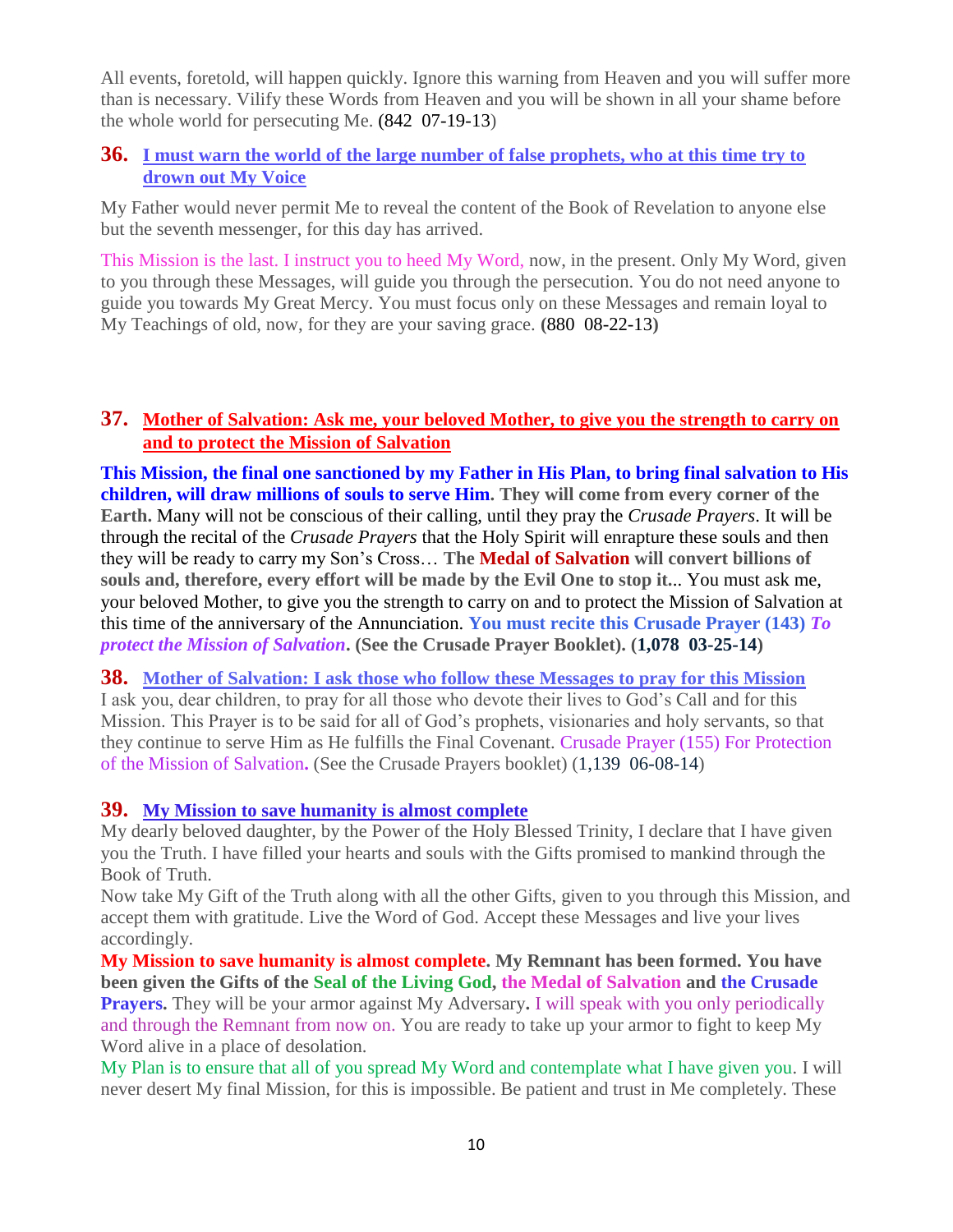Messages will bring you great comfort and consolation in days of great spiritual trials. Be thankful for My Mercy.

The Holy Spirit will guide and protect you and I will give you the comfort you will need to withstand the difficulties you will face in the times ahead.

Thank you, My little ones, for accepting My Intervention. Now it is up to you to spread the Truth. I love you, I cherish you and I long for the Great Day of the Lord when I will unite the world and lead you into My New Kingdom on earth.

I Bless you and give you the courage, the wisdom, the knowledge and the Graces to continue My Work on earth.

Your beloved Jesus

Savior and Redeemer of all mankind.

## **40. [Those who curse My Prophets, curse Me](http://www.thewarningsecondcoming.com/those-who-curse-my-prophets-curse-me/)**

To those who turn their backs on Me, know that your betrayal cuts My Heart in two. Know that what you do against Me is your own business, because your free will is your own. **But when you use your influence to take souls away from Me, I will hold you personally responsible for each and every soul you manage to take away from My Great Mercy.** Woe to the man who incites hatred against Me, Jesus Christ, when My only desire is to take, with Me, every child of God... **When you declare that the Word of God comes from the spirit of evil, I will never forgive you for this wickedness**. (1,207 09-09-14)

#### **41. [I will salvage 5 billion souls because of this Mission](http://www.thewarningsecondcoming.com/i-will-salvage-5-billion-souls-because-of-this-mission/)**

All I ever wanted to do was to save the souls of God's children. All that My Eternal Father desired was for His children to love Him as He loves them… **But, by rejecting the Ten Commandments, man puts a great distance between himself and God…** I desire now that each of you recites from this day, and every day from now on, Crusade Prayer number (33) and that **you keep a copy of the Seal of the Living God close to you.** Many people who may not be aware of this Mission may also receive the Protection of the Seal when you pray for them, as you recite this prayer.

**All of God's children who have the Seal of the Living God will be immune to the troubles,** 

which will come as the Great Tribulation unfolds**.** I ask that you do this today for I promise you great protection against the persecutors of the Christian Faith and the upheavals, which will be witnessed across the four corners of the earth. I ask that you do not allow fear of any kind to trouble your hearts… Know also, that I will curtail the suffering, which will be inflicted upon humanity by the Beast, such is My Mercy. But first, God's Punishment will be witnessed for this has been foretold, and it is a necessary part of the final purification of man**…** I will save all those for whom you beg My Mercy, through the recital of My Crusade Prayers. The only sin, which cannot be forgiven, is the eternal sin of blasphemy against the Holy Spirit… All you must do is ask. (1,257 11-09-14)

## **42. [The only objective of private revelation is to save souls](http://www.thewarningsecondcoming.com/the-only-objective-of-private-revelation-is-to-save-souls/)**

It has always been God's desire to intervene in the world by revealing the Truth to chosen souls, as a means to create a better understanding as to what is needed to save your soul. It is also a means by which He warns His children when they are being led astray by His enemies… The contents of this Book, makes for difficult reading because it foretells the final betrayal of Me, Jesus Christ, by those who claim to govern My Church. Let the Truth be heard, for it is written and, what is written by God, is sacrosanct. (1,260 11-13-14)

## **43. [The Book of Truth is being revealed to you, the seventh messenger for the end times](http://www.thewarningsecondcoming.com/the-book-of-truth-is-being-revealed-to-you-the-seventh-messenger-for-the-end-times-2/)**

By the sound of your voice the Truth will finally be revealed and the mysteries contained in the Book of Revelation will be presented to a disbelieving world. But not for long. Despite the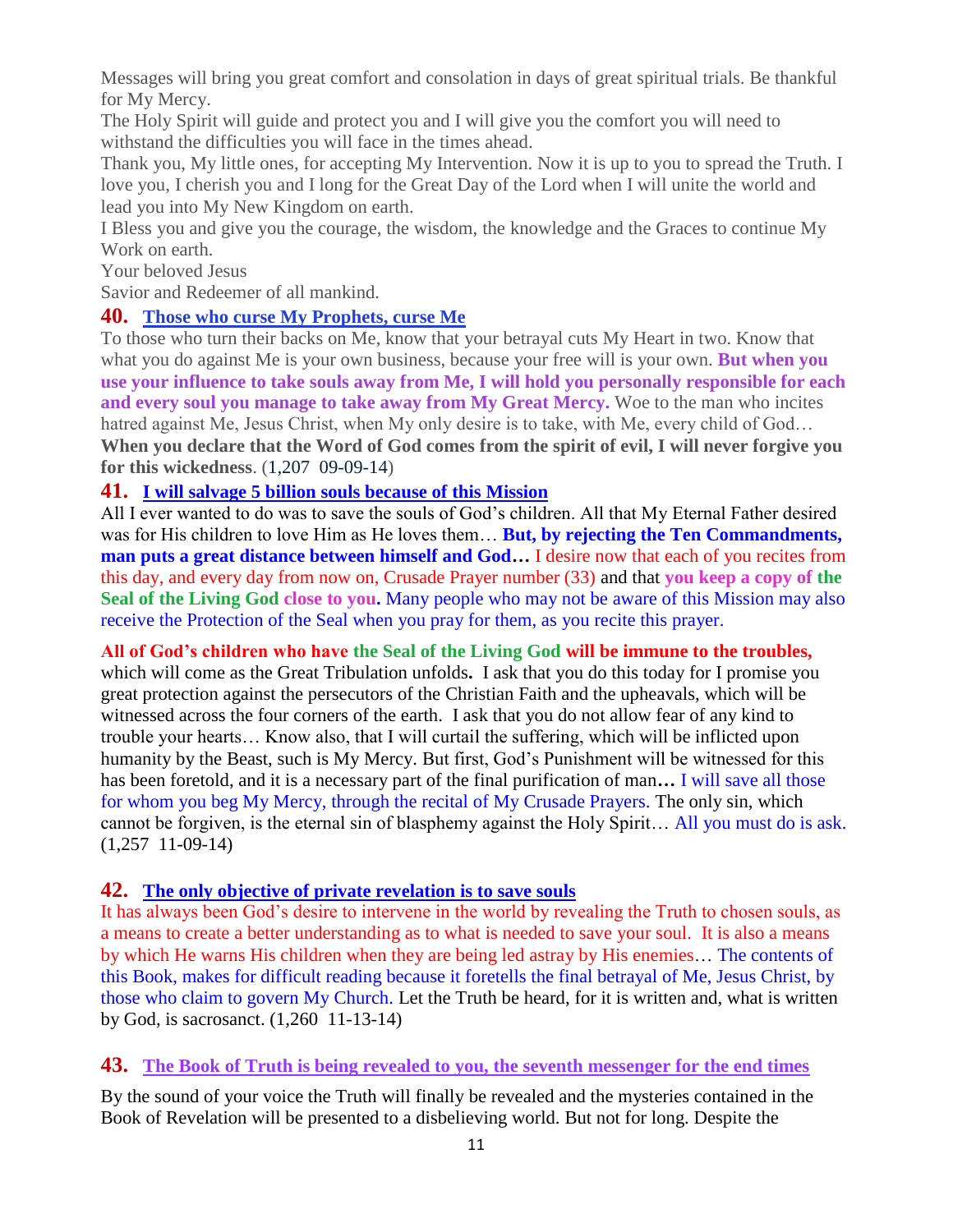apostasy, which will not only affect believers but those sacred servants within the church, the time for the great confession is close. Once this takes place, great conversion will occur throughout the world. Then they will be hungry for the Truth contained in the unsealed book promised to the world for these, the end times. (358 03-05-12)

### **44. [My messages are for all religions and creeds including those who do not believe](http://www.thewarningsecondcoming.com/my-messages-are-for-all-religions-and-creeds-including-those-who-do-not-believe/)**

Negativity is caused by Satan and his demon angels. This does not come from God.

Only peace and love can come from God. For all those who want to rid their lives of negative thoughts and feelings, all that is required is devotion to Me, their beloved Jesus Christ.

**Prayer, simple conversation, is enough. In your own words, ask Me to help you.** Said from the heart I will respond immediately and help you to come closer to My Sacred Heart. I am your lifeline. Only I can help you. Please call out to Me in **Crusade Prayer (45). (See the Crusade Prayers Book).**

I love all of you, dear children, no matter what creed you are, no matter how much you have sinned, caused hurt or harm to others. Only I can change the way you live. The only way to free yourself from the difficult life you lead is to call Me so I can help you. (395 04-17-12)

## **45. [Billions of souls, not millions, will convert](http://www.thewarningsecondcoming.com/billions-of-souls-not-millions-will-convert/)**

Because of the prayers of My cherished followers, all of which are heard and answered according to the divine timing of My Eternal Father, much conversion is beginning to flourish.

Very soon all will witness the Glory of God through My Divine Mercy which will be revealed during The Warning. **Billions of souls, not millions, will convert.** This will mean that Satan's power will dwindle when God's Army will rise in strength to defeat the Beast.

All of humanity will know the truth of their existence soon. This will be the turning point for God's children who will unite in preparation for the New Era of Peace where no sin will exist.

Through your gift of prayer, God the Father will use divine intervention to bring those who do not know Him or who do not know He exists closer to His heart. Many souls, however, who do know My Father, and who deliberately turn their back will face terrible chastisements. They will be given every opportunity but will reject God. **(**398 04-21-12**)**

## **46. [Virgin Mary: No one will prevent the Book of Truth being revealed to the world](http://www.thewarningsecondcoming.com/virgin-mary-no-one-will-prevent-the-book-of-truth-being-revealed-to-the-world/)**

Never question His Holy Word, because he speaks the Truth and only the Truth.

Move now, my child, with speed to carry the messages given to the world by my Son to save sinners who are lost. **My Son has one intention and that is to save souls.**

Have no fear, my child, because everything my Son tells you does not contradict the teachings of His most Holy Church on earth.

**Anyone who tries to stop my Son in His mission, to prepare the world for His Second Coming, will be stopped by the hand of my Eternal Father.** This work, to unveil the Book of Truth as the seals are broken, is one of the most important missions on earth for My Father. (321 02-01-12)

#### **47. [I can reveal only so much to you before I separate the sheep from the goats](http://www.thewarningsecondcoming.com/i-can-reveal-only-so-much-to-you-before-i-separate-the-sheep-from-the-goats/)**

My punishment is imminent and I will separate those, whose love for Me remains alive, from the souls who reject Me. My Intervention will be swift and woe to the man who curses Me, for I will cut him off from the Bosom of My Sacred Heart, and he will be left walking amongst the beasts who roam the earth seeking out the souls they crave so that they can destroy them.